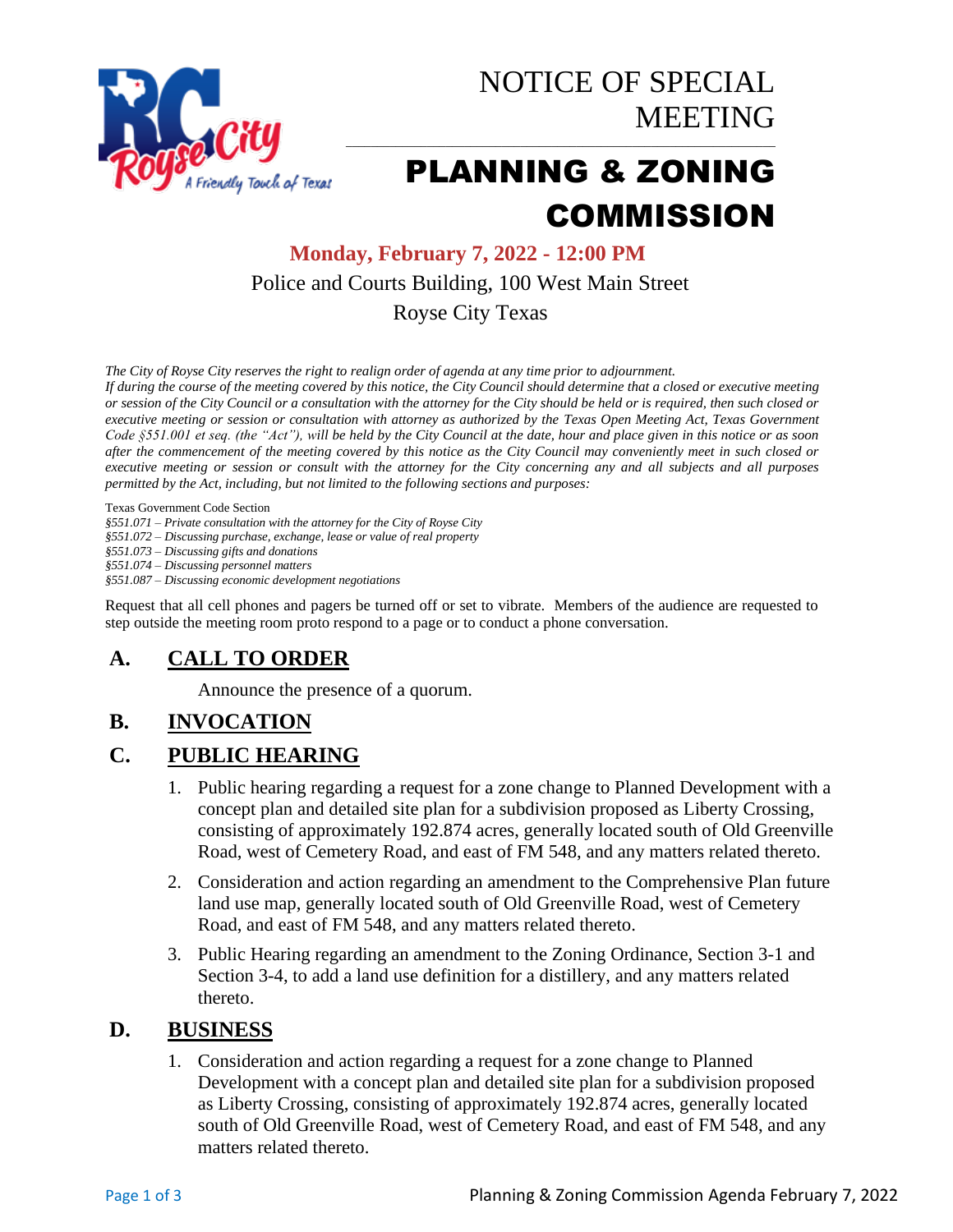- 2. Consideration and action regarding an amendment to the Comprehensive Plan future land use map, generally located south of Old Greenville Road, west of Cemetery Road, and east of FM 548, and any matters related thereto.
- 3. Consideration and action regarding an amendment to the Zoning Ordinance, Section 3-1 and Section 3-4, to add a land use definition for a distillery, and any matters related thereto.
- 4. Consideration and action regarding the reinstatement of the preliminary plat for Creekside Phase 1B, consisting of 33.5 acres, situated in the John Davis Survey, Abstract A0244, Royse City, Collin County, Texas, and any matters related thereto.
- 5. Consideration and action regarding a master plat for Fikes Farms, consisting of 142.95 acres, situated in the John Davis Survey, Abstract No. 244, Royse City, Collin County, Texas, and any matters related thereto.
- 6. Consideration and action regarding a preliminary plat for Fikes Farms, consisting of 61.456 acres, situated in the John Davis Survey, Abstract No. 244, Royse City, Collin County, Texas, and any matters related thereto.
- 7. Consideration and action regarding a replat for Custom Band Sawing Addition, consisting of 11.99 acres, situated in the Jared Stephenson Survey, Abstract No. 188, Royse City, Rockwall County, Texas, and any matters related thereto.
- 8. Consideration and action regarding a preliminary plat for Royse 107 S. Josephine St, being approximately 1.22 acres situated in the J.D.F. McCasland Survey, Abstract No. 150, Royse City, Rockwall County, Texas, and any matters related thereto.
- 9. Consideration and action regarding the appointment of Jennine Morris and Eddie Nichol to the Heritage Preservation Board and any matters related thereto.
- 10. Consideration and action regarding the appointment of Sara Haley to the Zoning Board of Adjustments and any matters related thereto.
- 11. Consideration and action regarding the appointment of Sara Haley and Eddie Nichol to the Planning and Zoning Commission and any matters related thereto.
- 12. Consideration and action regarding the election of officers for Chair and Vice-Chair for the year of 2022 and any matters related thereto.
- 13. Consideration and action regarding the Commission Appointees to the City Council for the months of February, March, and April, 2022, and any matters related thereto.
- 14. Development Services update. Open discussion with City Planner and City Engineer regarding ongoing projects and developments.

## **E. MINUTES**

- 1. Consideration and action regarding the regular meeting minutes for October 7th, 2021 and any matters related thereto.
- 2. Consideration and action regarding the regular meeting minutes for December 2nd, 2021 and any matters related thereto.

## **F. ADJOURN**

#### **CERTIFICATION**

I do hereby certify that this Public Meeting Notice was posted on the outside bulletin board, at the front entrance of City Hall of the City of Royse City, Texas, a place convenient and readily accessible to the general public at all times, and said Notice was posted on the following date and time: